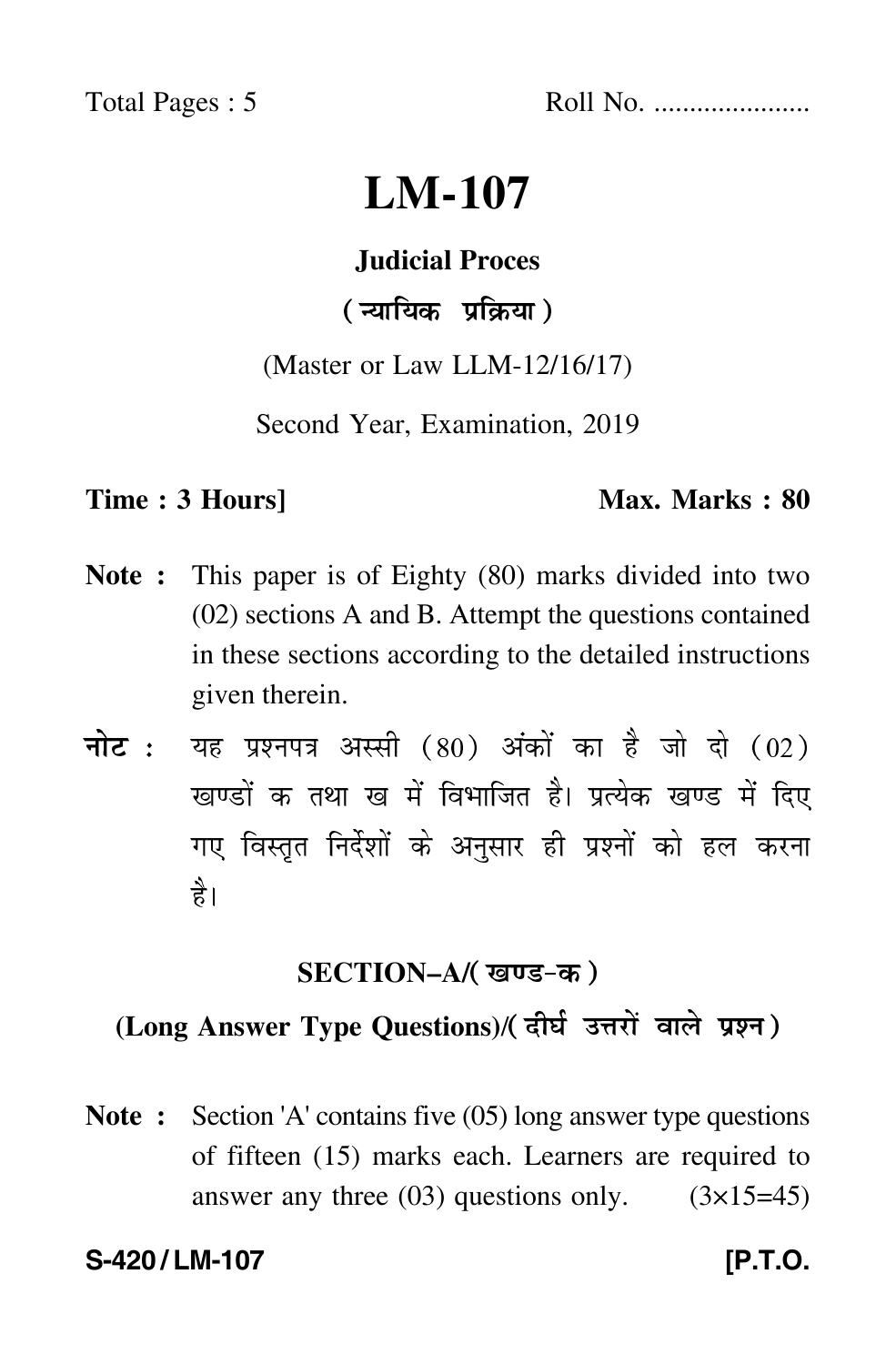- <mark>नोट</mark> : खण्ड 'क' में पाँच (05) दीर्घ उत्तरों वाले प्रश्न दिये गये हैं, प्रत्येक प्रश्न के लिए पन्द्रह (15) अंक निर्धारित हैं। शिक्षार्थियों को इनमें से केवल तीन (03) प्रश्नों के उत्तर देने हैं।
- **1.** What constitutes judicial process ? Are the judges of the constitutional courts only messangers of social change in India ? Discuss fully.

न्यायिक प्रक्रिया क्या है? क्या भारत में सांविधानिक न्यायालयों के न्यायाधीश ही सामाजिक परिवर्तन के दूत हैं? व्याख्या कीजिए।

**2.** "In the inevitable chemistry of social change, judges are certainly not anti-catalysts."–Justice Krishna lyer.

Examine the above observation in the light of legal reasoning.

"सामाजिक परिवर्तन के अपरिहार्य रसायन में न्यायाधीश निश्चित ही उत्प्रेरणा–अवरोधी नहीं हैं।"— न्यायमूर्ति कृष्णाअय्यर

विधिक विवेचन के आलोक में उक्त संप्रेक्षण का परीक्षण कीजिए।

**3.** Explain judicial review and point out the constitutional provisions which empower the constitutional courts to exercise such power. Is there any difference between Indian and U.S. supreme court concerning power of judicial review.

# **S-420 / LM-107 [ 2 ]**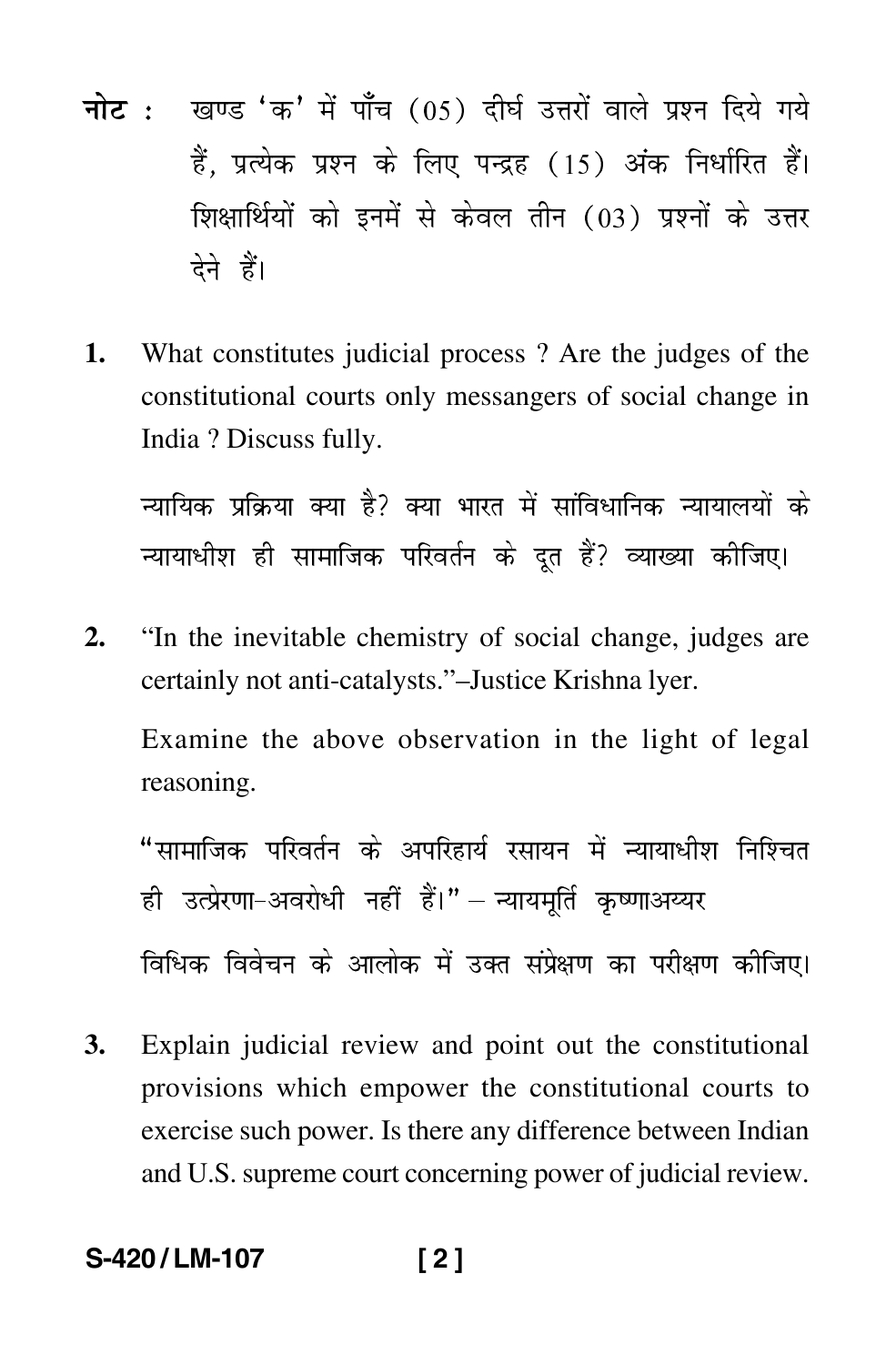न्यायिक पुनर्विलोकन को समझाइए। उन सांविधानिक उपबंधों को इंगित कीजिए जिनके अन्तर्गत सांविधानिक न्यायालय ऐसी शक्ति का प्रयोग करते हैं। क्या भारत और संयुक्त राज्य के उच्चतम न्यायालयों में न्यायिक पुनर्विलोकन की शक्ति के प्रयोग में अन्तर हे?

4. Explain judicial legislation. How do the courts make such legislation. Does such legislation benefit the society. Give examples.

न्यायिक विधान से आप क्या समझते हैं? न्यायालय ऐसा विधान किस प्रकार बनते हैं? क्या ऐसे विधान से समाज को लाभ होता है? उदाहरण दीजिए।

5. The existing collegium system of appointment and transfer of judges of the supreme court and high courts is "absolutely" opaque and inacessible both to public and history, barring occasional leaks." Justice Chelameshwar.

Examine the collegeium system in the light of above observation and suggest improvements.

उच्चतम और उच्च न्यायालयों के न्यायाधिशों की नियुक्ति और स्थानान्तरण की वर्त्तमान कॉलजियम प्रणाली "नितान्त अस्पष्ट और विरल रिसाव (लीक) को छोडकर जनता तथा इतिहास दोनों के लिए अगम्य है।" न्यायाधीश चलमेश्वर

उपर्युक्त संप्रेक्षण के संदर्भ में कोलेजियम प्रणाली का परीक्षण कीजिए और इसमें सुधार सुझाइए।

#### S-420/1 M-107

IP.T.O.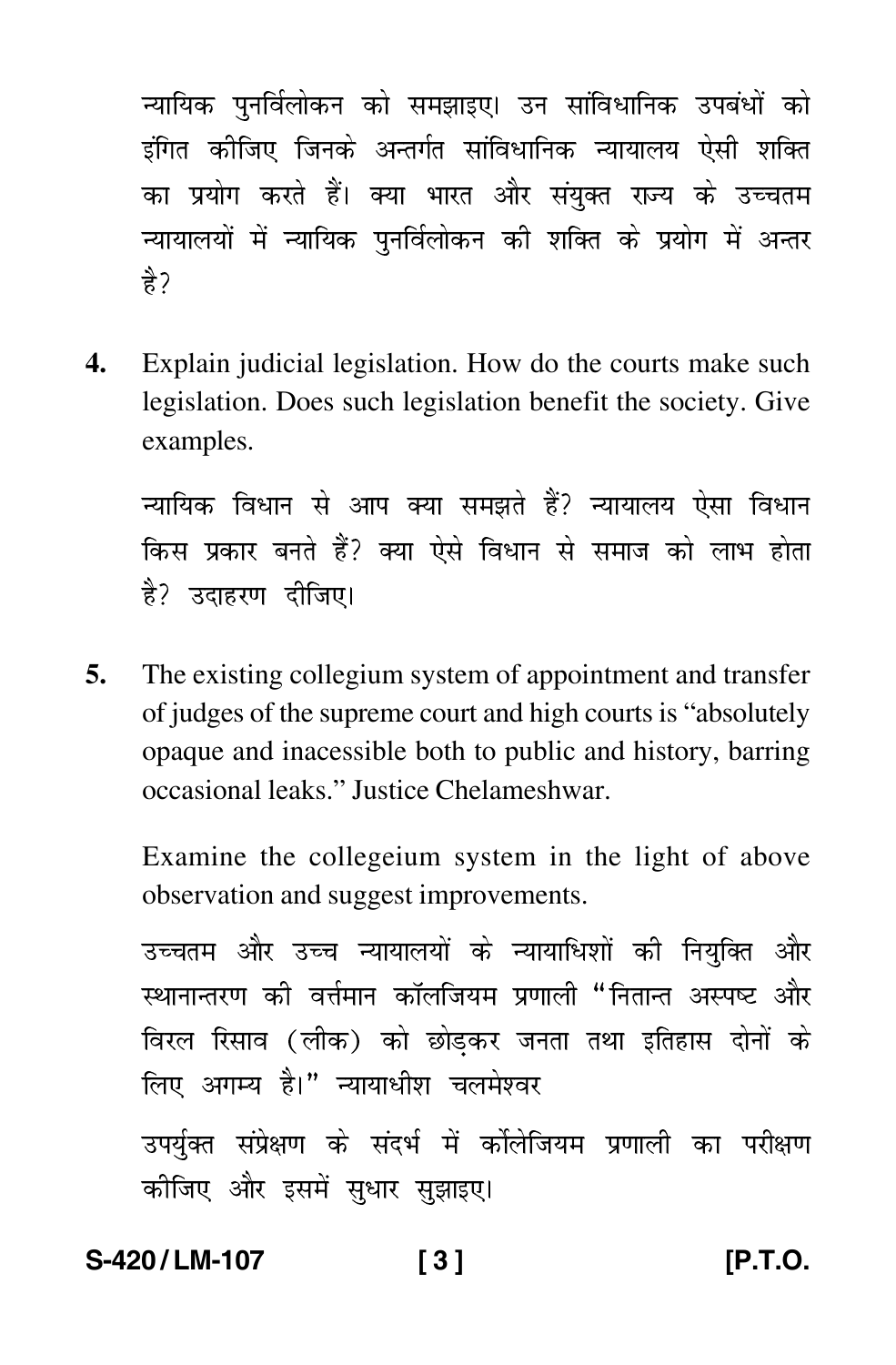#### **SECTION–B/**

# **(Short Answer Type Questions)**/

**Note :** Section 'B' contains eight (08) short answer type questions of seven (07) marks each. Learners are required to answer any five (05) questions only.  $(5 \times 7 = 35)$ 

<mark>नोट</mark> : खण्ड 'ख' में आठ (08) लघु उत्तरों वाले प्रश्न दिये गये हैं, प्रत्येक प्रश्न के लिए सात (07) अंक निर्धारित हैं। शिक्षार्थियों को इनमें से केवल पाँच (05) प्रश्नों के उत्तर देने हैं।

- **1.** Briefly discuss the role of precedents in the growth of law. विधि के विकास में पूर्व निर्णयों की भूमिका पर संक्षेप में उत्तर दीजिए।
- **2.** Enumerate the essential features of Legal Services Authorities Act, 1987. विधिक सेवा प्राधिकरण अधिनियम, 1987 की मुख्य विशेषताएं बताइए।
- **3.** Discuss the impact of Shah Banu Begum (AIR 1985 SC 945) ruling on rights of muslim women.

मसलमान महिलाओं पर शाह वानो बेगम (ए.आइ.आर 1985 एस. सी. को 945) के निर्णय का क्या प्रभाव हुआ? विवेचना कीजिए।

**S-420 / LM-107 [ 4 ]**